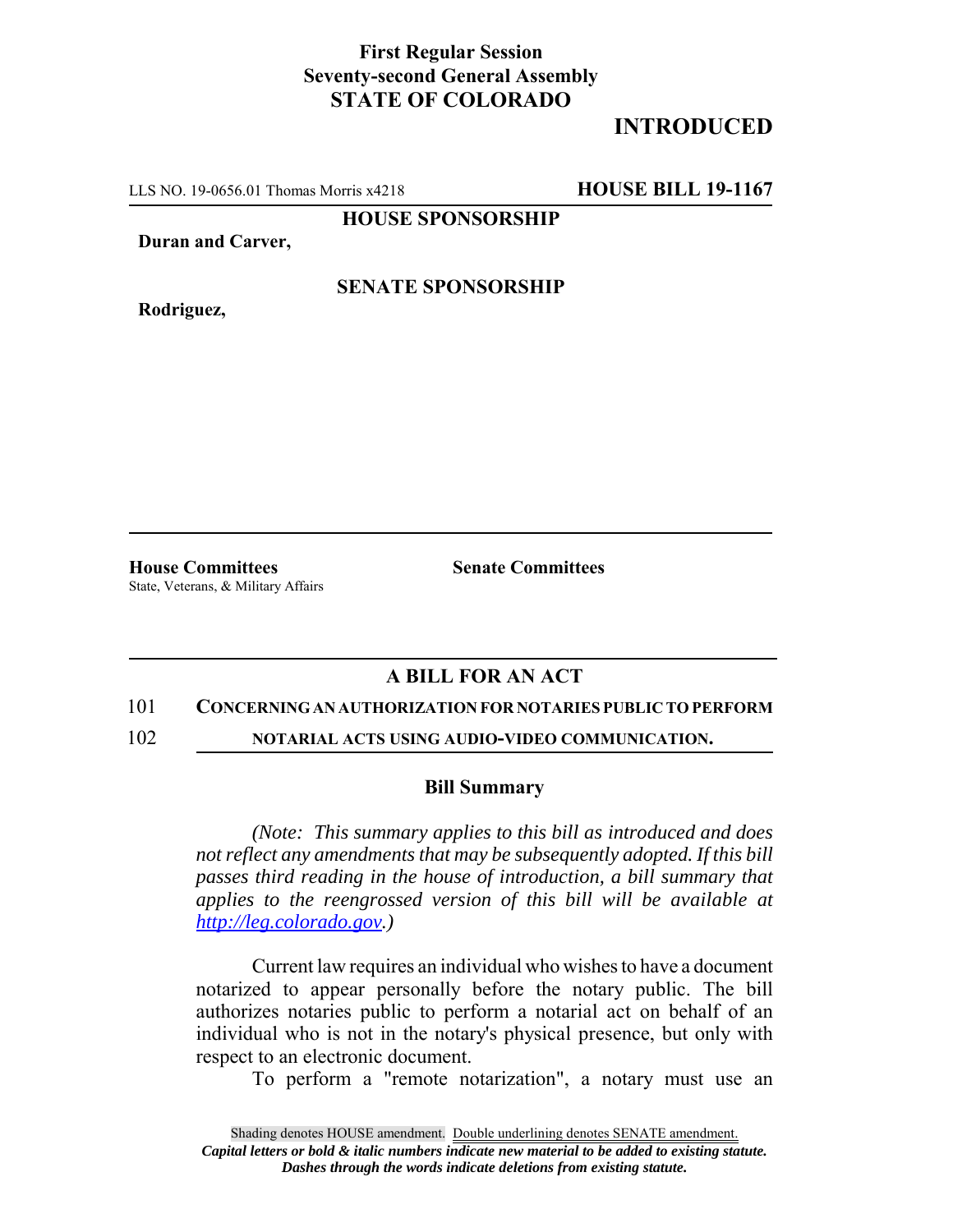electronic system that conforms to standards established by rules of the secretary of state, including using real-time audio-video communication. The bill establishes the standards that a notary must comply with to have satisfactory evidence of the identity of the individual seeking the remote notarization.

A notary and the operator of a remote notarization system are prohibited from using personal information collected during a remote notarization for any purpose other than completing the notarial act or as necessary to effect, administer, enforce, service, or process the transaction for which the information was provided.

 *Be it enacted by the General Assembly of the State of Colorado:* **SECTION 1.** In Colorado Revised Statutes, 24-21-502, **add** (1.5), (10.5), (11.5), and (15.5) as follows: **24-21-502. Definitions.** In this part 5: (1.5) "CREDENTIAL" MEANS A TANGIBLE RECORD EVIDENCING THE IDENTITY OF AN INDIVIDUAL. (10.5) "REAL-TIME" OR "IN REAL TIME" MEANS, WITH RESPECT TO AN INTERACTION BETWEEN INDIVIDUALS BY MEANS OF AUDIO-VIDEO COMMUNICATION, THAT THE INDIVIDUALS CAN SEE AND HEAR EACH OTHER SUBSTANTIALLY SIMULTANEOUSLY AND WITHOUT INTERRUPTION OR DISCONNECTION. DELAYS OF A FEW SECONDS THAT ARE INHERENT IN THE METHOD OF COMMUNICATION DO NOT PREVENT THE INTERACTION FROM BEING CONSIDERED TO HAVE OCCURRED IN REAL TIME. (11.5) "REMOTE NOTARIZATION" MEANS AN ELECTRONIC NOTARIAL ACT PERFORMED WITH RESPECT ONLY TO AN ELECTRONIC RECORD BY MEANS OF REAL-TIME AUDIO-VIDEO COMMUNICATION IN ACCORDANCE WITH SECTION 24-21-514.5 AND RULES ADOPTED BY THE SECRETARY OF STATE. (15.5) "TAMPER-EVIDENT" MEANS THE USE OF A SET OF

APPLICATIONS, PROGRAMS, HARDWARE, SOFTWARE, OR OTHER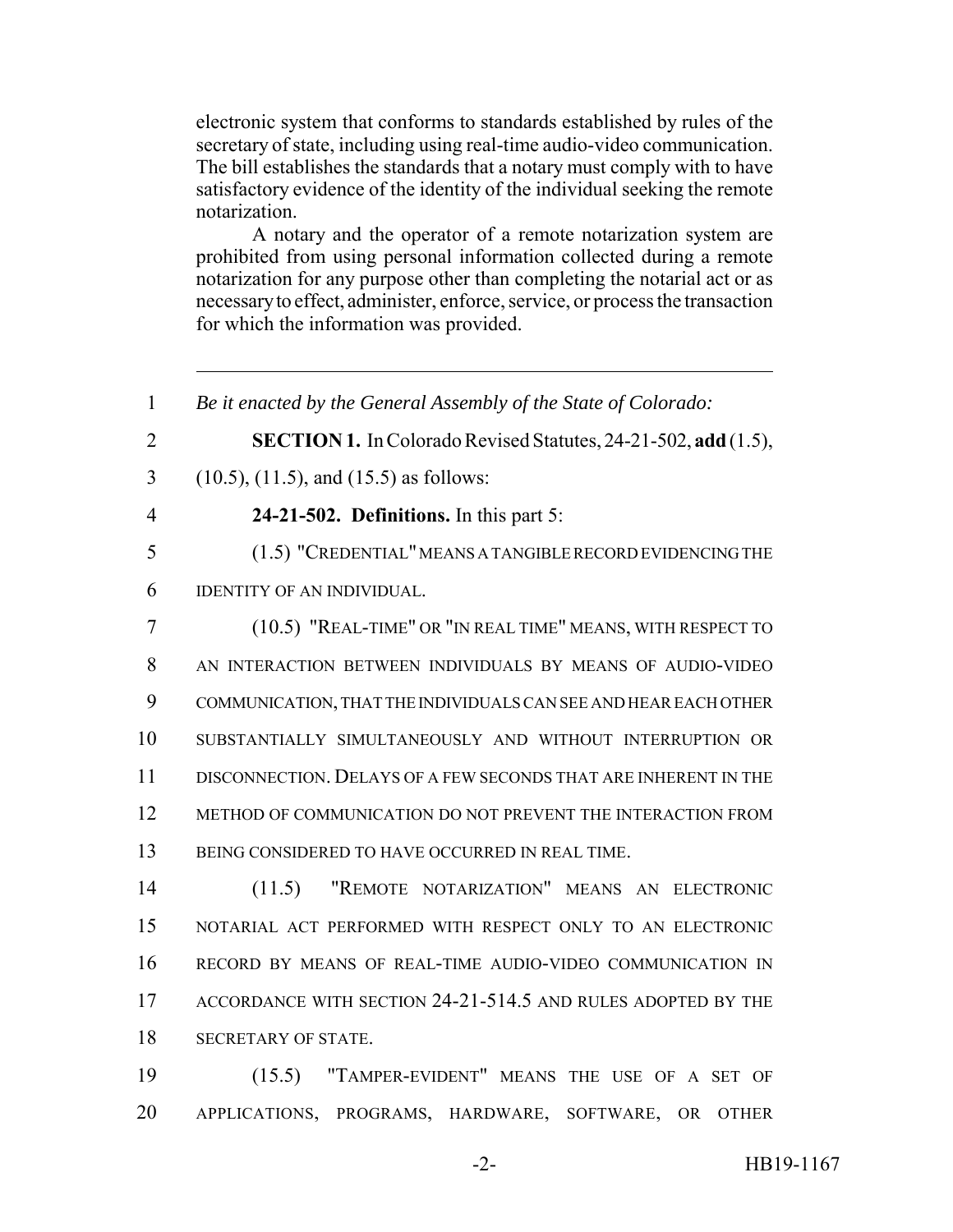| TECHNOLOGIES THAT WILL DISPLAY EVIDENCE OF ANY CHANGES MADE TO |
|----------------------------------------------------------------|
| AN ELECTRONIC RECORD.                                          |

 **SECTION 2.** In Colorado Revised Statutes, **amend** 24-21-506 as follows:

 **24-21-506. Personal appearance required - definition.** (1) If a notarial act relates to a statement made in or a signature executed on a record, the individual making the statement or executing the signature shall appear personally before the notarial officer.

 (2) FOR PURPOSES OF THIS SECTION, "APPEAR PERSONALLY" MEANS:

 (a) BEING IN THE SAME PHYSICAL LOCATION AS ANOTHER INDIVIDUAL AND CLOSE ENOUGH TO SEE, HEAR, COMMUNICATE WITH, AND EXCHANGE TANGIBLE IDENTIFICATION CREDENTIALS WITH THAT INDIVIDUAL; OR

 (b) INTERACTING WITH ANOTHER INDIVIDUAL BY MEANS OF REAL-TIME AUDIO-VIDEO COMMUNICATION IN COMPLIANCE WITH SECTION 17 24-21-514.5 AND RULES ADOPTED BY THE SECRETARY OF STATE.

 **SECTION 3.** In Colorado Revised Statutes, **add** 24-21-514.5 as follows:

 **24-21-514.5. Audio-video communication - definitions.** (1) AS 21 USED IN THIS SECTION:

 (a) "AUDIO-VIDEO COMMUNICATION" MEANS COMMUNICATION BY WHICH AN INDIVIDUAL IS ABLE TO SEE, HEAR, AND COMMUNICATE WITH ANOTHER INDIVIDUAL IN REAL TIME USING ELECTRONIC MEANS.

 (b) "CREDENTIAL ANALYSIS" MEANS A PROCESS OR SERVICE THAT COMPLIES WITH ANY RULES ADOPTED BY THE SECRETARY OF STATE THROUGH WHICH A THIRD PARTY AFFIRMS THE VALIDITY OF A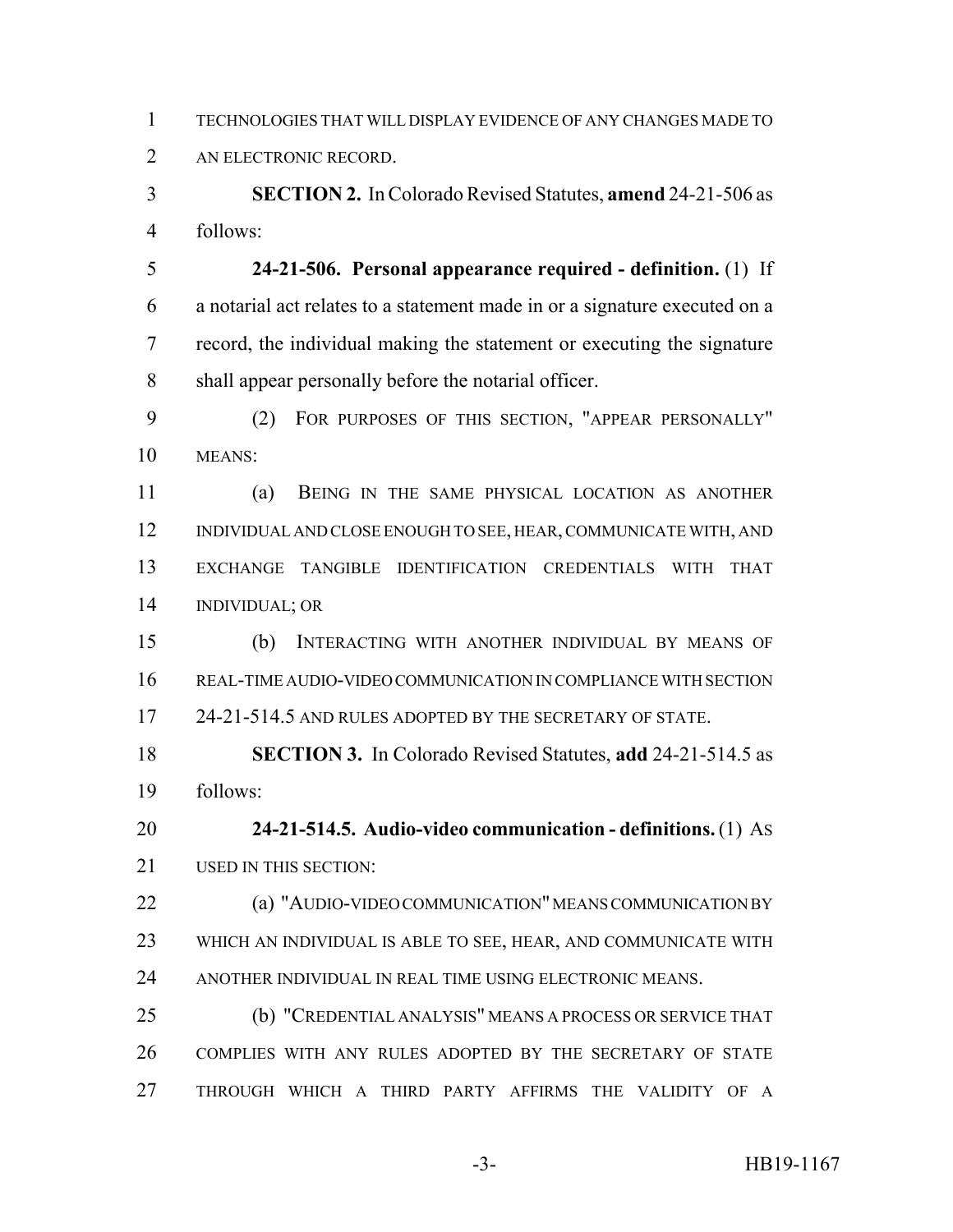GOVERNMENT-ISSUED IDENTIFICATION CREDENTIAL THROUGH THE REVIEW OF PUBLIC OR PROPRIETARY DATA SOURCES.

 (c) "DYNAMIC, KNOWLEDGE-BASED AUTHENTICATION ASSESSMENT" MEANS AN IDENTITY ASSESSMENT THAT IS BASED ON A SET OF QUESTIONS FORMULATED FROM PUBLIC OR PRIVATE DATA SOURCES FOR WHICH THE INDIVIDUAL TAKING THE ASSESSMENT HAS NOT PREVIOUSLY PROVIDED AN ANSWER AND THAT MEETS ANY RULES ADOPTED BY THE SECRETARY OF STATE.

 (d) "OUTSIDE THE UNITED STATES" MEANS A LOCATION OUTSIDE THE GEOGRAPHIC BOUNDARIES OF THE UNITED STATES,PUERTO RICO, THE UNITED STATES VIRGIN ISLANDS, AND ANY TERRITORY OR INSULAR POSSESSION SUBJECT TO THE JURISDICTION OF THE UNITED STATES.

(e) (I) "PERSONAL INFORMATION" MEANS AN INDIVIDUAL'S:

 (A) FIRST NAME OR FIRST INITIAL AND LAST NAME IN COMBINATION WITH ANY ONE OR MORE OF THE FOLLOWING DATA ELEMENTS THAT RELATE TO THE INDIVIDUAL, WHEN THE DATA ELEMENTS ARE NOT ENCRYPTED, REDACTED, OR SECURED BY ANY OTHER METHOD RENDERING THE NAME OR THE ELEMENT UNREADABLE OR UNUSABLE: SOCIAL SECURITY NUMBER; DRIVER'S LICENSE NUMBER OR IDENTIFICATION CARD NUMBER; STUDENT, MILITARY, OR PASSPORT IDENTIFICATION 21 NUMBER; ACCOUNT NUMBER OR CREDIT CARD OR DEBIT CARD NUMBER; MEDICAL INFORMATION; HEALTH INSURANCE IDENTIFICATION NUMBER; OR BIOMETRIC DATA;

 (B) USERNAME OR E-MAIL ADDRESS THAT, IN COMBINATION WITH A PASSWORD OR SECURITY QUESTIONS AND ANSWERS, WOULD PERMIT ACCESS TO AN ONLINE ACCOUNT; OR

(C) BIRTH DATE, TELEPHONE NUMBER, STREET ADDRESS, OR ANY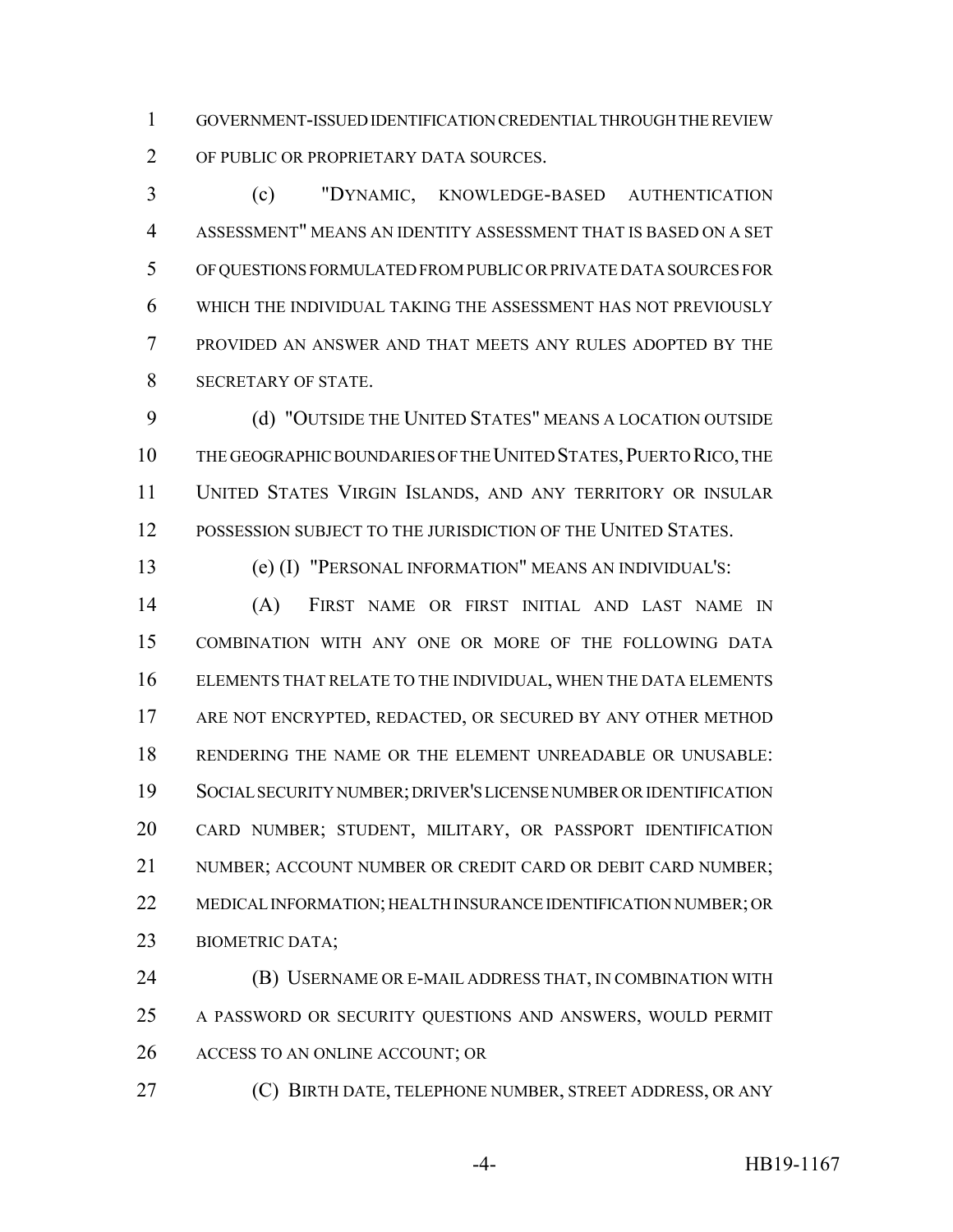LEGAL DESCRIPTION OF PROPERTY.

 (II) "PERSONAL INFORMATION" DOES NOT INCLUDE PUBLICLY AVAILABLE INFORMATION THAT IS LAWFULLY MADE AVAILABLE TO THE GENERAL PUBLIC FROM FEDERAL, STATE, OR LOCAL GOVERNMENT RECORDS OR WIDELY DISTRIBUTED MEDIA.

 (f) "PUBLIC KEY CERTIFICATE" MEANS AN ELECTRONIC CREDENTIAL THAT IS USED TO IDENTIFY AN INDIVIDUAL WHO SIGNED AN ELECTRONIC RECORD WITH THE CREDENTIAL.

 (g) "REMOTE NOTARIZATION SYSTEM" MEANS ANY TECHNOLOGY THAT ENABLES A NOTARY PUBLIC TO PERFORM REMOTE NOTARIZATIONS.

 (h) "REMOTE PRESENTATION" MEANS TRANSMISSION TO THE NOTARY PUBLIC THROUGH COMMUNICATION TECHNOLOGY OF AN IMAGE OF A GOVERNMENT-ISSUED IDENTIFICATION CREDENTIAL THAT IS OF SUFFICIENT QUALITY TO ENABLE THE NOTARY PUBLIC TO:

 (I) IDENTIFY THE INDIVIDUAL SEEKING THE NOTARY PUBLIC'S SERVICES; AND

(II) PERFORM CREDENTIAL ANALYSIS.

 (2) (a) EXCEPT AS PROVIDED IN SUBSECTION (2)(b) OF THIS SECTION, A NOTARY PUBLIC MAY PERFORM A REMOTE NOTARIZATION ONLY WITH RESPECT TO AN ELECTRONIC RECORD AND IN COMPLIANCE WITH THIS SECTION AND ANY RULES ADOPTED BY THE SECRETARY OF STATE FOR AN INDIVIDUAL WHO IS LOCATED:

23 (I) IN THIS STATE;

**(II) OUTSIDE OF THIS STATE BUT WITHIN THE UNITED STATES; OR** 

**(III) OUTSIDE THE UNITED STATES IF:** 

26 (A) THE NOTARY PUBLIC HAS NO ACTUAL KNOWLEDGE THAT THE NOTARIAL ACT IS PROHIBITED IN THE JURISDICTION IN WHICH THE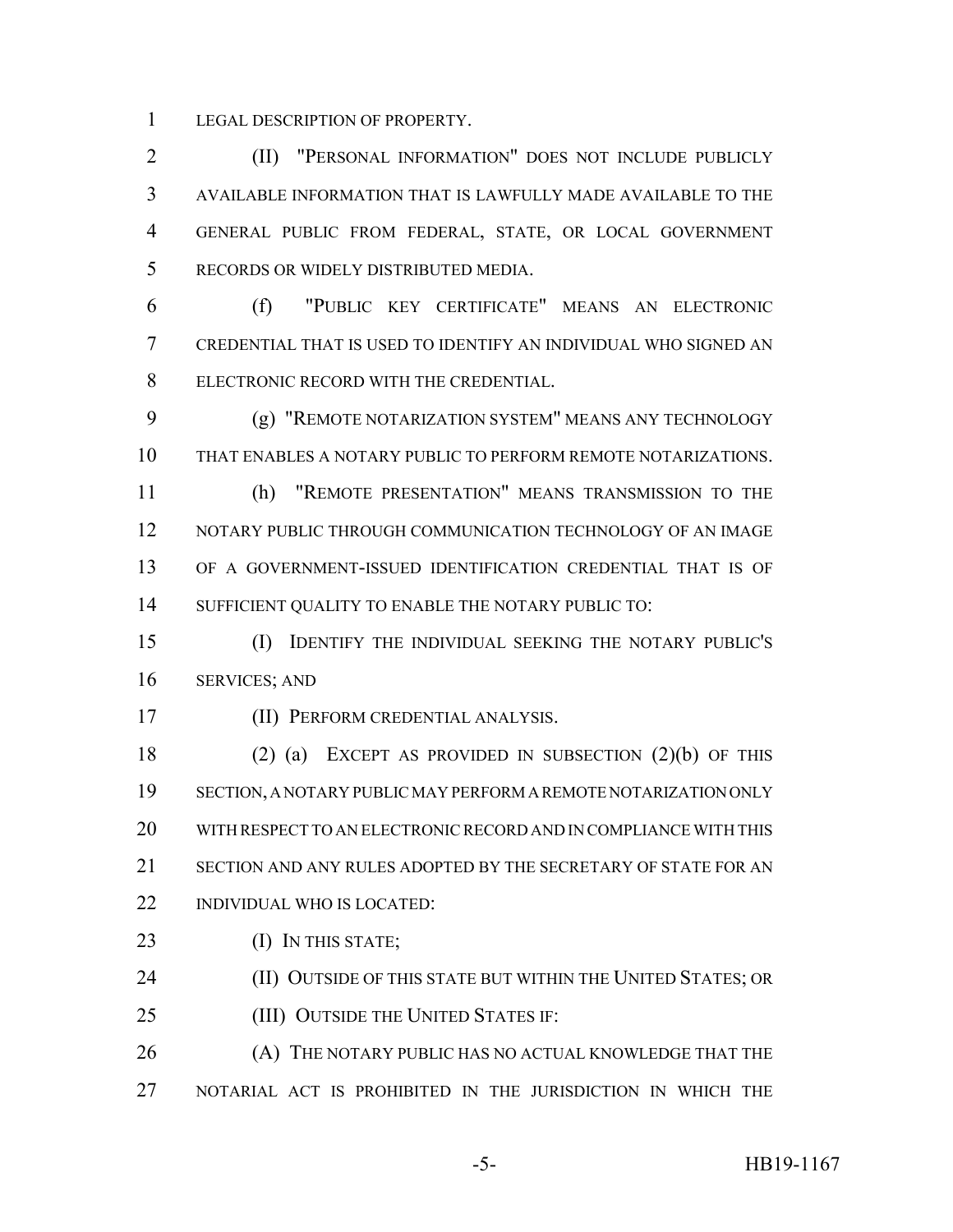INDIVIDUAL IS PHYSICALLY LOCATED AT THE TIME OF THE ACT; AND

 (B) THE INDIVIDUAL CONFIRMS TO THE NOTARY PUBLIC THAT THE REQUESTED NOTARIAL ACT AND THE RECORD RELATE TO:A MATTER THAT WILL BE FILED WITH OR IS CURRENTLY BEFORE A COURT, GOVERNMENTAL ENTITY, OR OTHER ENTITY IN THE UNITED STATES; PROPERTY LOCATED IN THE UNITED STATES; OR A TRANSACTION SUBSTANTIALLY CONNECTED TO THE UNITED STATES.

8 (b) A NOTARY PUBLIC SHALL NOT USE A REMOTE NOTARIZATION SYSTEM TO NOTARIZE:

(I) A RECORD RELATING TO THE ELECTORAL PROCESS; OR

 (II) A WILL, CODICIL, DOCUMENT PURPORTING TO BE A WILL OR CODICIL, OR ANY ACKNOWLEDGMENT REQUIRED UNDER SECTION 15-11-502 OR 15-11-504.

 (3) BEFORE A NOTARY PUBLIC PERFORMS THE NOTARY PUBLIC'S INITIAL NOTARIZATION USING A REMOTE NOTARIZATION SYSTEM, THE NOTARY PUBLIC SHALL NOTIFY THE SECRETARY OF STATE THAT THE NOTARY PUBLIC WILL BE PERFORMING REMOTE NOTARIZATIONS AND SHALL IDENTIFY EACH REMOTE NOTARIZATION SYSTEM THAT THE NOTARY PUBLIC INTENDS TO USE. THE REMOTE NOTARIZATION SYSTEM MUST CONFORM TO THIS PART 5 AND ANY RULES ADOPTED BY THE SECRETARY OF STATE. THE NOTICE MUST BE SUBMITTED IN THE FORMAT REQUIRED BY 22 THE SECRETARY OF STATE AND MUST:

 (a) INCLUDE AN AFFIRMATION THAT THE NOTARY PUBLIC HAS READ AND WILL COMPLY WITH THIS SECTION AND ALL RULES ADOPTED BY THE SECRETARY OF STATE; AND

26 (b) BE ACCOMPANIED BY PROOF THAT THE NOTARY PUBLIC HAS SUCCESSFULLY COMPLETED ANY TRAINING AND EXAMINATION REQUIRED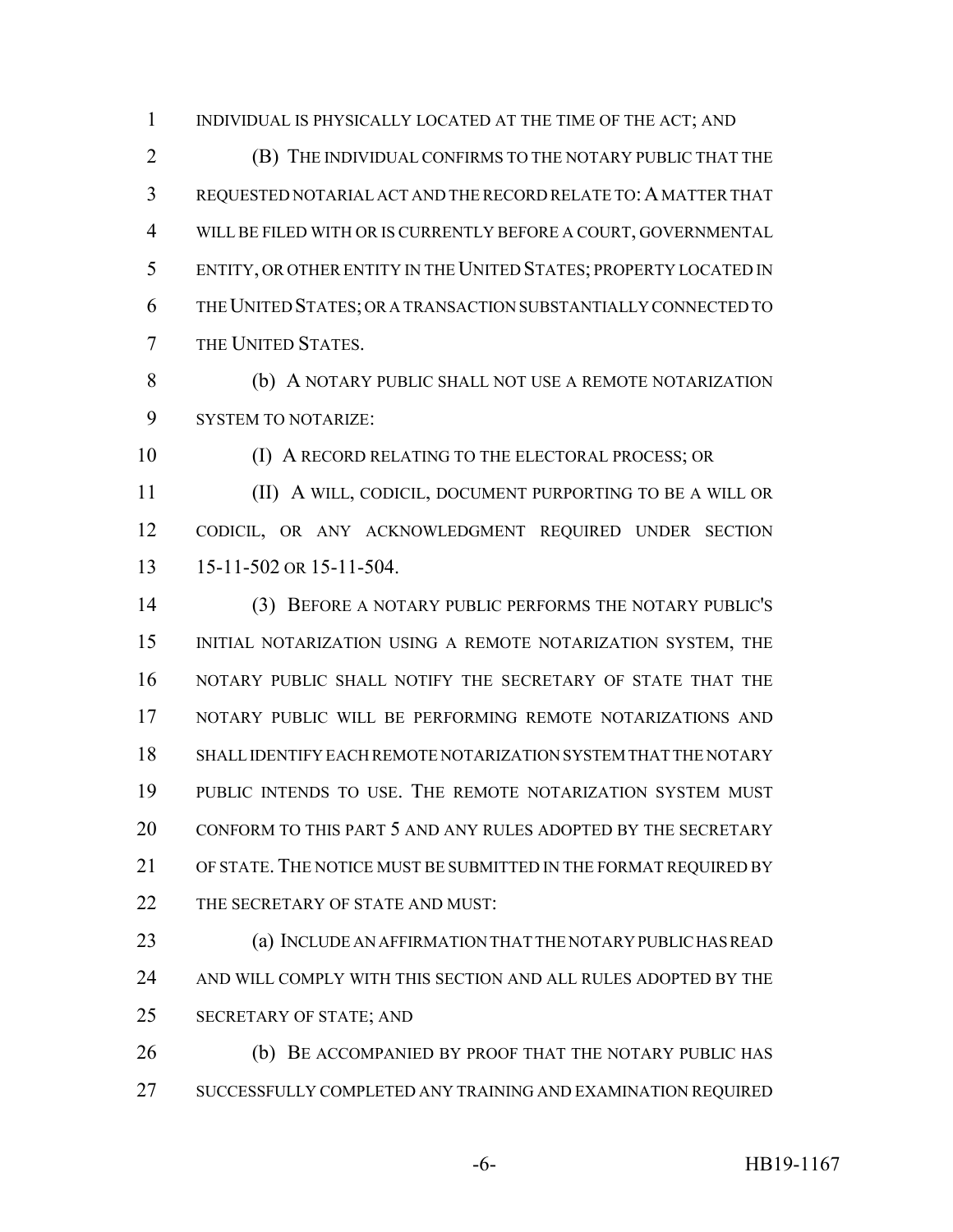BY THE SECRETARY OF STATE.

 (4) A NOTARY PUBLIC WHO PERFORMS A NOTARIAL ACT FOR AN INDIVIDUAL BY MEANS OF AUDIO-VIDEO COMMUNICATION MUST:

 (a) BE LOCATED WITHIN THIS STATE AT THE TIME THE NOTARIAL ACT IS PERFORMED;

 (b) EXECUTE THE NOTARIAL ACT IN A SINGLE, REAL-TIME SESSION; (c) CONFIRM THAT ANY RECORD THAT IS SIGNED, ACKNOWLEDGED, OR OTHERWISE PRESENTED FOR NOTARIZATION BY THE INDIVIDUAL IS THE 9 SAME RECORD SIGNED BY THE NOTARY PUBLIC;

 (d) CONFIRM THAT THE QUALITY OF THE AUDIO-VIDEO COMMUNICATION IS SUFFICIENT TO MAKE THE DETERMINATIONS REQUIRED FOR THE NOTARIAL ACT UNDER THIS PART 5 AND ANY OTHER LAW OF THIS STATE; AND

 (e) IDENTIFY THE VENUE FOR THE NOTARIAL ACT AS THE JURISDICTION WITHIN THIS STATE WHERE THE NOTARY PUBLIC IS PHYSICALLY LOCATED WHILE PERFORMING THE ACT.

 (5) A REMOTE NOTARIZATION SYSTEM USED TO PERFORM REMOTE NOTARIZATIONS MUST:

 (a) REQUIRE THE NOTARY PUBLIC, THE INDIVIDUAL, AND ANY REQUIRED WITNESS TO ACCESS THE SYSTEM THROUGH AN 21 AUTHENTICATION PROCEDURE THAT COMPLIES WITH RULES ADOPTED BY 22 THE SECRETARY OF STATE REGARDING SECURITY AND ACCESS;

 (b) ENABLE THE NOTARY PUBLIC TO VERIFY THE IDENTITY OF THE INDIVIDUAL AND ANY REQUIRED WITNESS BY MEANS OF PERSONAL KNOWLEDGE OR SATISFACTORY EVIDENCE OF IDENTITY IN COMPLIANCE 26 WITH SUBSECTION (6) OF THIS SECTION; AND

(c) CONFIRM THAT THE NOTARY PUBLIC, THE INDIVIDUAL, AND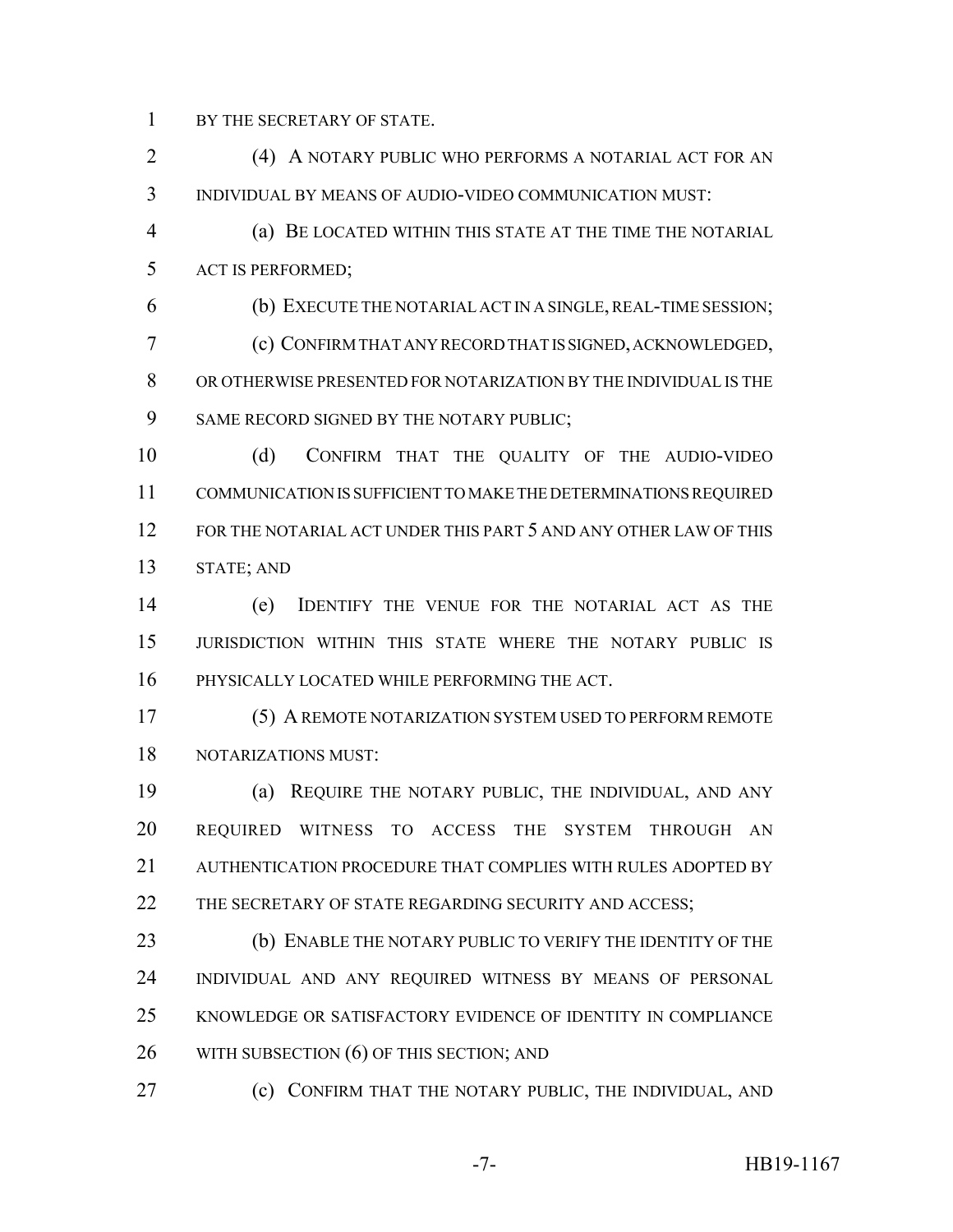ANY REQUIRED WITNESS ARE VIEWING THE SAME RECORD AND THAT ALL SIGNATURES, CHANGES, AND ATTACHMENTS TO THE RECORD ARE MADE IN REAL TIME.

 (6) (a) A NOTARY PUBLIC SHALL DETERMINE FROM PERSONAL KNOWLEDGE OR SATISFACTORY EVIDENCE OF IDENTITY AS DESCRIBED IN SUBSECTION (6)(b) OF THIS SECTION THAT THE INDIVIDUAL APPEARING BEFORE THE NOTARY PUBLIC BY MEANS OF AUDIO-VIDEO COMMUNICATION IS THE INDIVIDUAL THAT HE OR SHE PURPORTS TO BE.

 (b) A NOTARY PUBLIC HAS SATISFACTORY EVIDENCE OF IDENTITY IF THE NOTARY PUBLIC CAN IDENTIFY THE INDIVIDUAL WHO PERSONALLY APPEARS BEFORE THE NOTARY PUBLIC BY MEANS OF AUDIO-VIDEO COMMUNICATION BY USING AT LEAST ONE OF THE FOLLOWING METHODS:

 (I) THE OATH OR AFFIRMATION OF A CREDIBLE WITNESS WHO PERSONALLY KNOWS THE INDIVIDUAL, IS PERSONALLY KNOWN TO THE NOTARY PUBLIC, AND IS IN THE PHYSICAL PRESENCE OF THE NOTARY 16 PUBLIC OR THE INDIVIDUAL DURING THE REMOTE NOTARIZATION;

 (II) REMOTE PRESENTATION AND CREDENTIAL ANALYSIS OF A GOVERNMENT-ISSUED IDENTIFICATION CREDENTIAL, AND THE DATA CONTAINED ON THE CREDENTIAL, THAT CONTAINS THE SIGNATURE AND A PHOTOGRAPH OF THE INDIVIDUAL, AND AT LEAST ONE OF THE FOLLOWING:

 (A) A DYNAMIC, KNOWLEDGE-BASED AUTHENTICATION ASSESSMENT BY A TRUSTED THIRD PARTY THAT COMPLIES WITH RULES 23 ADOPTED BY THE SECRETARY OF STATE;

 (B) A VALID PUBLIC KEY CERTIFICATE THAT COMPLIES WITH RULES ADOPTED BY THE SECRETARY OF STATE; OR

26 (C) AN IDENTITY VERIFICATION BY A TRUSTED THIRD PARTY THAT COMPLIES WITH RULES ADOPTED BY THE SECRETARY OF STATE; OR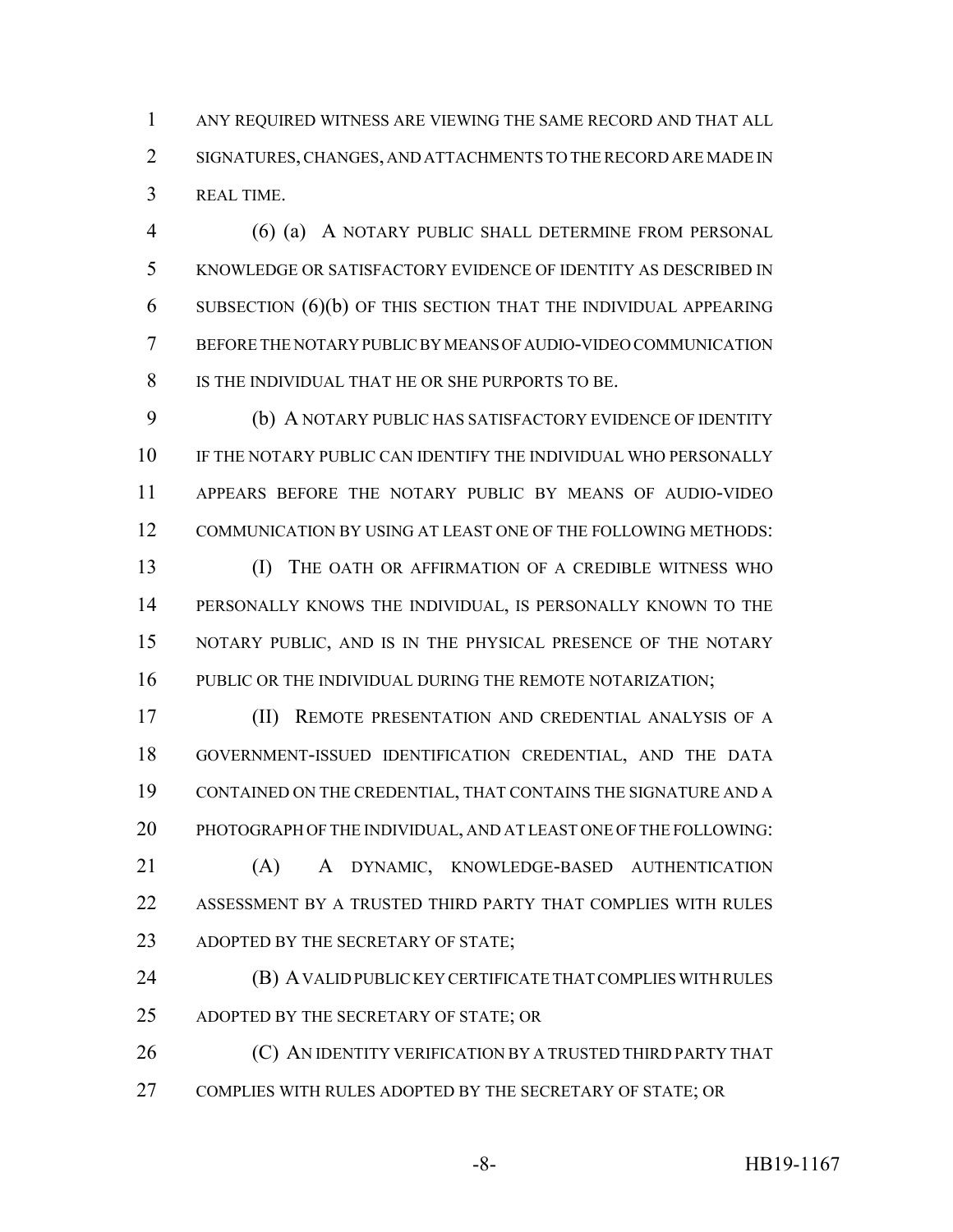(III) ANY OTHER METHOD THAT COMPLIES WITH RULES ADOPTED 2 BY THE SECRETARY OF STATE.

 (7) WITHOUT LIMITING THE AUTHORITY OF A NOTARY PUBLIC UNDER SECTION 24-21-508 TO REFUSE TO PERFORM A NOTARIAL ACT, A NOTARY PUBLIC MAY REFUSE TO PERFORM A NOTARIAL ACT UNDER THIS SECTION IF THE NOTARY PUBLIC IS NOT SATISFIED THAT THE REQUIREMENTS OF THIS SECTION ARE MET.

 (8) THE CERTIFICATE OF NOTARIAL ACT FOR A REMOTE NOTARIZATION MUST, IN ADDITION TO COMPLYING WITH THE REQUIREMENTS OF SECTION 24-21-515, INDICATE THAT THE NOTARIAL ACT WAS PERFORMED USING AUDIO-VIDEO COMMUNICATION TECHNOLOGY.

 (9) THE FOLLOWING SHORT-FORM CERTIFICATES OF REMOTE NOTARIZATIONS ARE SUFFICIENT FOR THE PURPOSES INDICATED, IF 14 COMPLETED WITH THE INFORMATION REQUIRED BY SECTION 24-21-515(1) AND (2) AND SUBSECTION (8) OF THIS SECTION:

 (a) FOR A VERIFICATION ON OATH OR AFFIRMATION BY AN INDIVIDUAL MAKING A PERSONAL APPEARANCE BY USE OF AUDIO-VIDEO COMMUNICATION TECHNOLOGY:

 STATE OF \_\_\_\_\_\_\_\_\_\_\_\_\_\_\_\_\_\_\_\_\_\_\_\_\_\_\_\_\_\_\_\_\_\_\_\_\_\_ 20 COUNTY OF 21 SIGNED AND SWORN TO (OR AFFIRMED) BEFORE ME BY USE OF AUDIO-VIDEO COMMUNICATION TECHNOLOGY ON 23 (DATE) BY (NAME(S) OF INDIVIDUAL(S)), WHO DECLARED THAT (HE)(SHE)(THEY) (IS)(ARE) LOCATED IN 25 (LOCATION OF INDIVIDUAL) [AND THAT THIS RECORD IS PART OF OR PERTAINS TO A MATTER THAT IS TO BE FILED WITH OR IS BEFORE A COURT, GOVERNMENTAL ENTITY, OR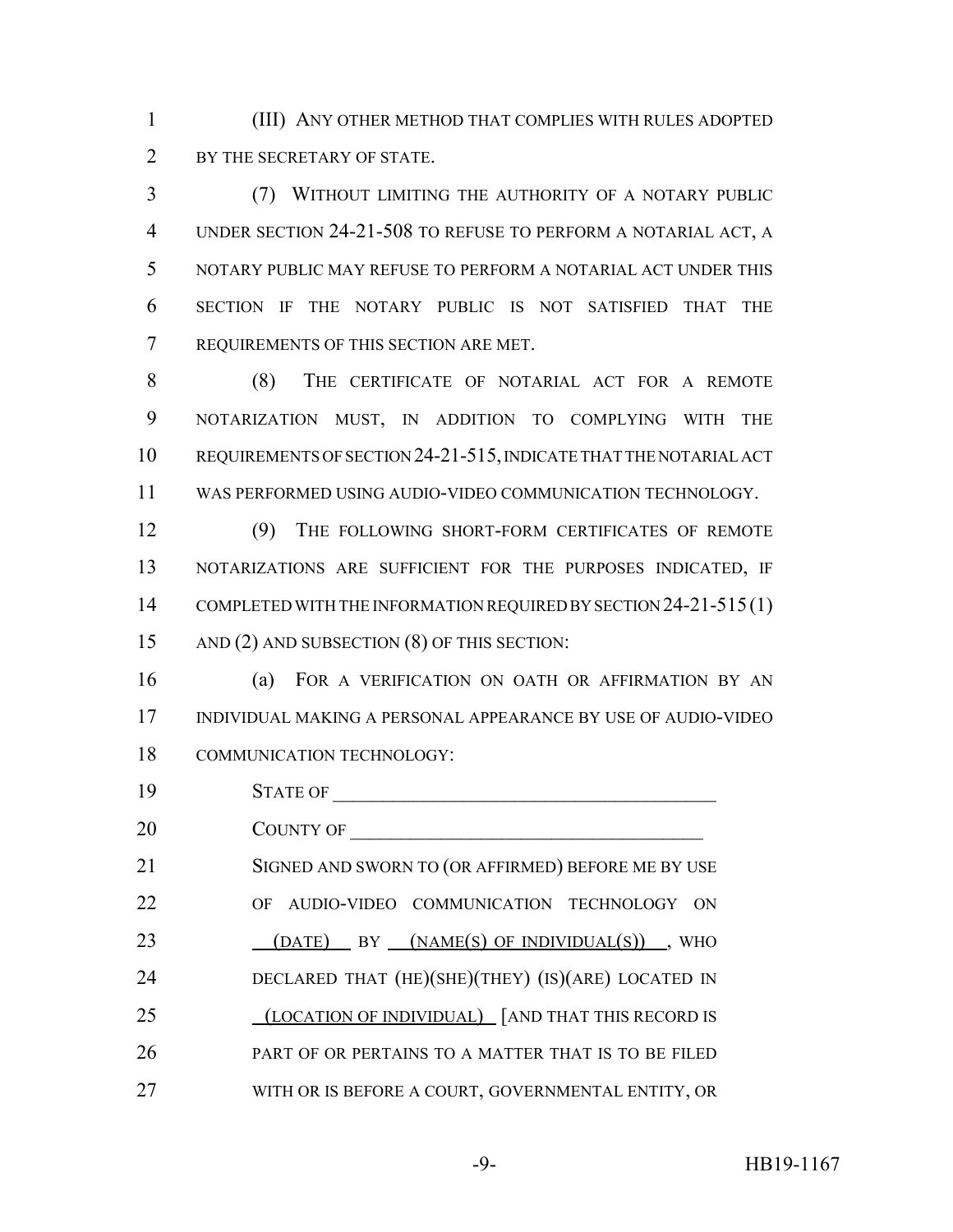| $\mathbf{1}$   | OTHER ENTITY LOCATED IN THE UNITED STATES OR                  |
|----------------|---------------------------------------------------------------|
| $\overline{2}$ | INVOLVES PROPERTY LOCATED IN, OR A TRANSACTION                |
| 3              | SUBSTANTIALLY CONNECTED WITH, THE UNITED STATES].             |
| 4              |                                                               |
| 5              | SIGNATURE OF NOTARIAL OFFICER                                 |
| 6              | <b>STAMP</b>                                                  |
| 7              | (TITLE OF OFFICE)                                             |
| 8              | MY COMMISSION EXPIRES:                                        |
| 9              | (b) FOR AN ACKNOWLEDGMENT IN AN INDIVIDUAL CAPACITY BY AN     |
| 10             | INDIVIDUAL MAKING A PERSONAL APPEARANCE BY USE OF AUDIO-VIDEO |
| 11             | COMMUNICATION TECHNOLOGY:                                     |
| 12             |                                                               |
| 13             | COUNTY OF                                                     |
| 14             | THIS RECORD WAS ACKNOWLEDGED BEFORE ME BY USE OF              |
| 15             | AUDIO-VIDEO COMMUNICATION TECHNOLOGY ON (DATE)                |
| 16             | BY (NAME(S) OF INDIVIDUAL(S)), WHO DECLARED THAT              |
| 17             | (HE)(SHE)(THEY) (IS)(ARE) LOCATED IN ___ (LOCATION OF         |
| 18             | INDIVIDUAL) [AND THAT THIS RECORD IS PART OF OR               |
| 19             | PERTAINS TO A MATTER THAT IS TO BE FILED WITH OR IS           |
| 20             | BEFORE A COURT, GOVERNMENTAL ENTITY, OR OTHER                 |
| 21             | ENTITY LOCATED IN THE UNITED STATES OR INVOLVES               |
| 22             | PROPERTY LOCATED IN, OR A TRANSACTION SUBSTANTIALLY           |
| 23             | CONNECTED WITH, THE UNITED STATES].                           |
| 24             |                                                               |
| 25             | SIGNATURE OF NOTARIAL OFFICER                                 |
| 26             | <b>STAMP</b>                                                  |
| 27             | (TITLE OF OFFICE)                                             |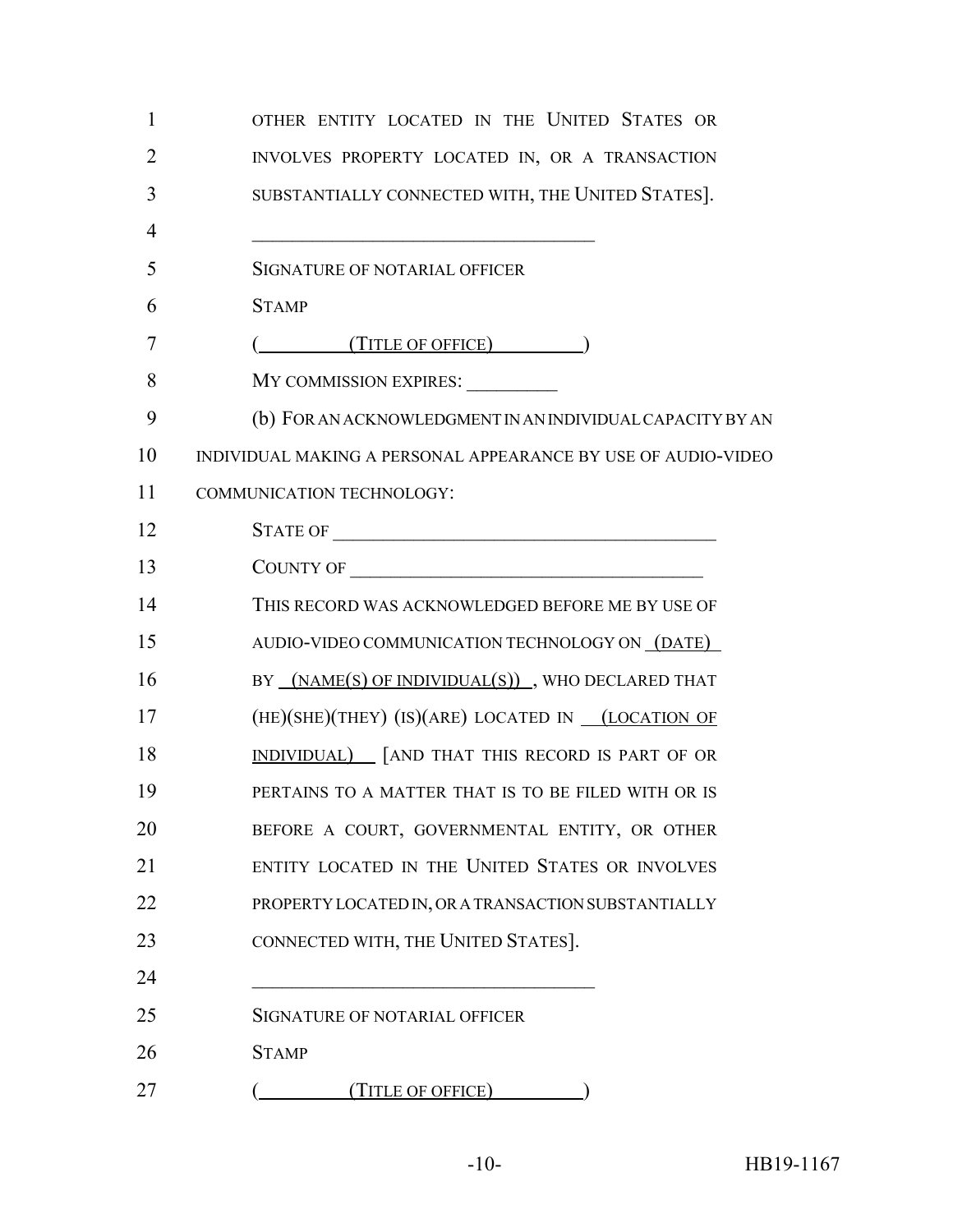| $\mathbf{1}$   | MY COMMISSION EXPIRES:                                        |
|----------------|---------------------------------------------------------------|
| $\overline{2}$ | (c) FOR AN ACKNOWLEDGMENT IN A REPRESENTATIVE CAPACITY        |
| 3              | BY AN INDIVIDUAL MAKING A PERSONAL APPEARANCE BY USE OF       |
| 4              | AUDIO-VIDEO COMMUNICATION TECHNOLOGY:                         |
| 5              |                                                               |
| 6              | COUNTY OF                                                     |
| 7              | THIS RECORD WAS ACKNOWLEDGED BEFORE ME BY USE OF              |
| 8              | AUDIO-VIDEO COMMUNICATION TECHNOLOGY ON (DATE)                |
| 9              | BY (NAME(S) OF INDIVIDUAL(S)) AS (TYPE OF AUTHORITY,          |
| 10             | SUCH AS OFFICER OR TRUSTEE) OF (NAME OF PARTY ON              |
| 11             | BEHALF OF WHOM RECORD WAS EXECUTED), WHO                      |
| 12             | DECLARED THAT (HE)(SHE)(THEY) (IS)(ARE) LOCATED IN            |
| 13             | (LOCATION OF INDIVIDUAL) [AND THAT THIS RECORD IS             |
| 14             | PART OF OR PERTAINS TO A MATTER THAT IS TO BE FILED           |
| 15             | WITH OR IS BEFORE A COURT, GOVERNMENTAL ENTITY, OR            |
| 16             | OTHER ENTITY LOCATED IN THE UNITED STATES OR                  |
| 17             | INVOLVES PROPERTY LOCATED IN, OR A TRANSACTION                |
| 18             | SUBSTANTIALLY CONNECTED WITH, THE UNITED STATES].             |
| 19             |                                                               |
| 20             | SIGNATURE OF NOTARIAL OFFICER                                 |
| 21             | <b>STAMP</b>                                                  |
| 22             | $($ (TITLE OF OFFICE) (                                       |
| 23             | MY COMMISSION EXPIRES: ____________                           |
| 24             | (d) FOR WITNESSING OR ATTESTING A SIGNATURE BY AN             |
| 25             | INDIVIDUAL MAKING A PERSONAL APPEARANCE BY USE OF AUDIO-VIDEO |
| 26             | COMMUNICATION TECHNOLOGY:                                     |
| 27             | <b>STATE OF</b>                                               |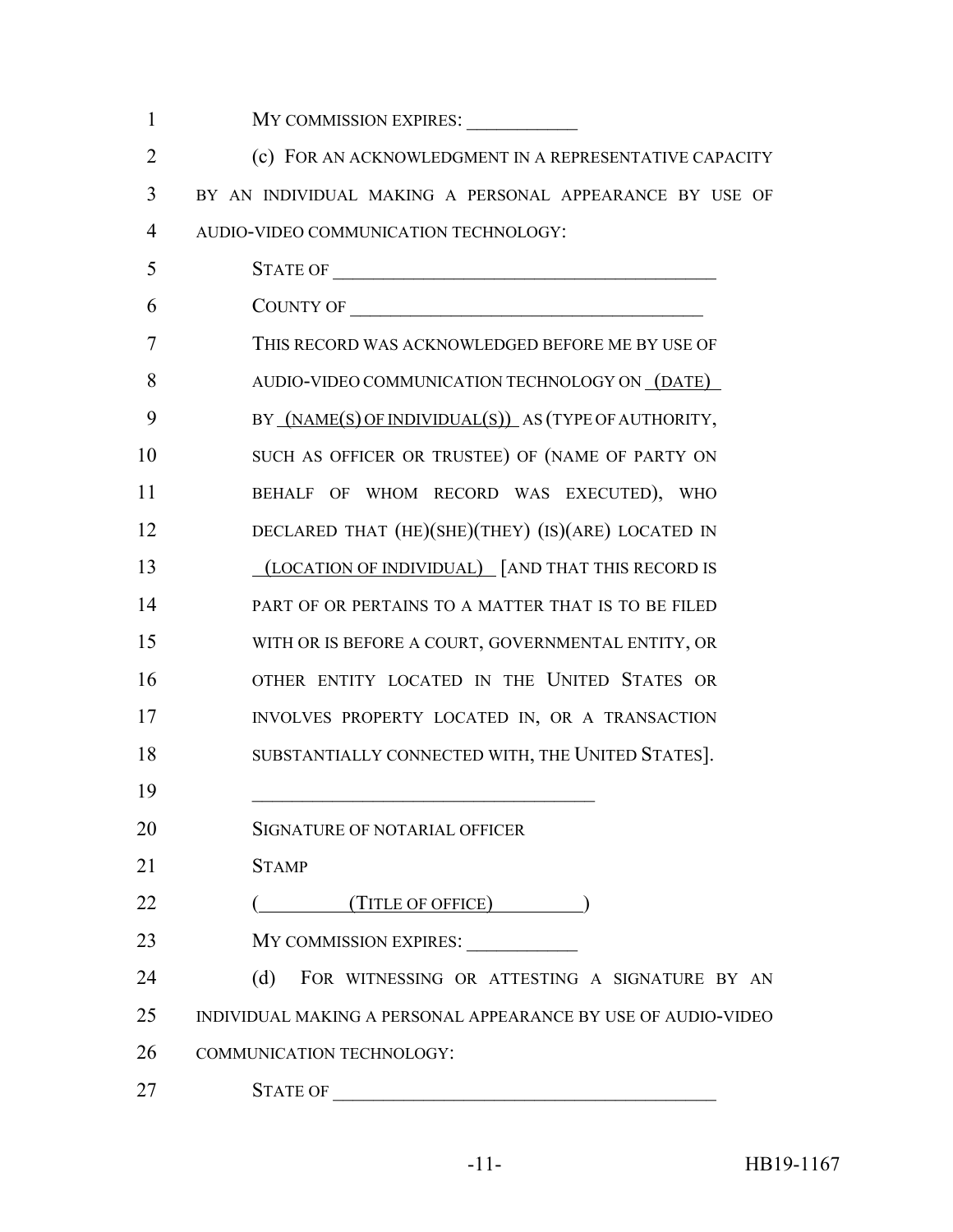| 1              | COUNTY OF                                                                                                            |
|----------------|----------------------------------------------------------------------------------------------------------------------|
| $\overline{2}$ | SIGNED OR ATTESTED BEFORE ME BY USE OF AUDIO-VIDEO                                                                   |
| 3              | COMMUNICATION TECHNOLOGY ON (DATE) BY (NAME(S)                                                                       |
| 4              | $OF$ INDIVIDUAL $(S)$ ), WHO DECLARED THAT                                                                           |
| 5              | $(HE)(SHE)(THEY)$ (IS)(ARE) LOCATED IN $_ (LOCATION OF$                                                              |
| 6              | <b>INDIVIDUAL</b> [AND THAT THIS RECORD IS PART OF OR                                                                |
| 7              | PERTAINS TO A MATTER THAT IS TO BE FILED WITH OR IS                                                                  |
| 8              | BEFORE A COURT, GOVERNMENTAL ENTITY, OR OTHER                                                                        |
| 9              | ENTITY LOCATED IN THE UNITED STATES OR INVOLVES                                                                      |
| 10             | PROPERTY LOCATED IN, OR A TRANSACTION SUBSTANTIALLY                                                                  |
| 11             | CONNECTED WITH, THE UNITED STATES].                                                                                  |
| 12             | <u> 1990 - Johann John Stone, mars and de la provincia de la provincia de la provincia de la provincia de la pro</u> |
| 13             | SIGNATURE OF NOTARIAL OFFICER                                                                                        |
| 14             | <b>STAMP</b>                                                                                                         |
| 15             | $($ (TITLE OF OFFICE) $($                                                                                            |
| 16             | MY COMMISSION EXPIRES: __________                                                                                    |
| 17             | (10) (a) A NOTARY PUBLIC SHALL CREATE AN AUDIO-VIDEO                                                                 |
| 18             | RECORDING OF A REMOTE NOTARIZATION IF:                                                                               |
| 19             | (I) THE NOTARY PUBLIC FIRST DISCLOSES TO THE INDIVIDUAL THE                                                          |
| 20             | FACT OF THE RECORDING AND THE DETAILS OF ITS INTENDED STORAGE,                                                       |
| 21             | INCLUDING WHERE AND FOR HOW LONG IT WILL BE STORED;                                                                  |
| 22             | (II)<br>THE INDIVIDUAL EXPLICITLY CONSENTS TO BOTH THE                                                               |
| 23             | RECORDING AND THE STORAGE OF THE RECORDING; AND                                                                      |
| 24             | THE RECORDING IS STORED AND SECURED IN COMPLIANCE<br>(III)                                                           |
| 25             | WITH RULES ADOPTED BY THE SECRETARY OF STATE.                                                                        |
| 26             | (b) THE AUDIO-VIDEO RECORDING REQUIRED BY THIS SUBSECTION                                                            |
| 27             | (10) MUST BE IN ADDITION TO THE JOURNAL ENTRY FOR THE NOTARIAL ACT                                                   |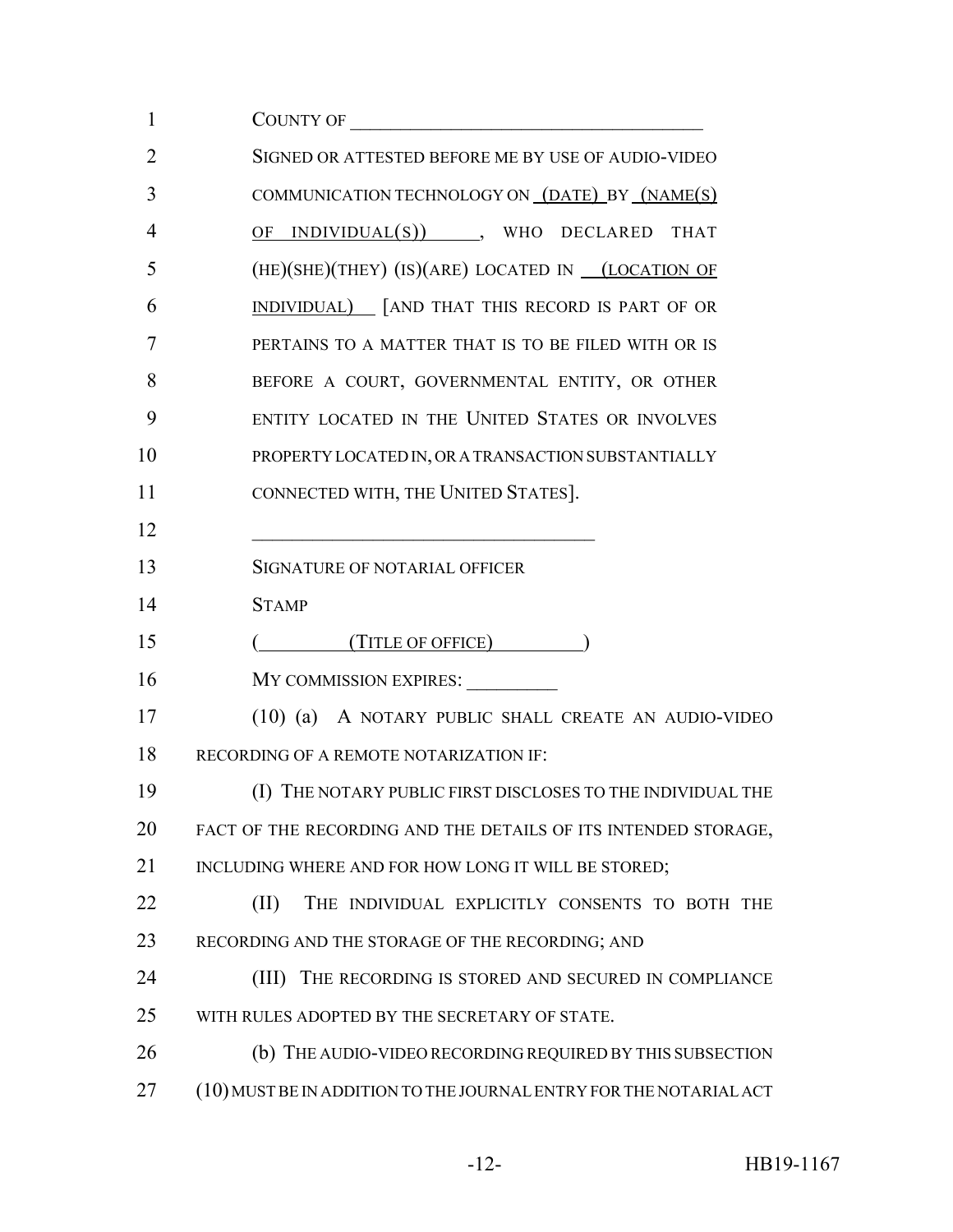WHERE REQUIRED BY SECTION 24-21-519.THE RECORDING MUST INCLUDE 2 THE INFORMATION DESCRIBED IN THIS SUBSECTION (10)(b), BUT MUST NOT INCLUDE ANY OTHER INFORMATION.ANY OTHER INFORMATION INCLUDED ON THE RECORDING IS NOT ADMISSIBLE IN ANY COLORADO COURT OF LAW, LEGAL PROCEEDING, OR ADMINISTRATIVE HEARING FOR ANY PURPOSE, NOR IS THE INFORMATION ADMISSIBLE IN ANY PROCEEDING IN ANY OTHER COURT OF LAW, LEGAL PROCEEDING, OR ADMINISTRATIVE HEARING IF COLORADO LAW APPLIES WITH RESPECT TO REMOTE NOTARIZATION. THE RECORDING MUST INCLUDE:

 (I) AT THE COMMENCEMENT OF THE RECORDING, A RECITATION BY THE NOTARY PUBLIC OF INFORMATION SUFFICIENT TO IDENTIFY THE 12 NOTARIAL ACT, INCLUDING THE NAME OF THE NOTARY PUBLIC, THE DATE 13 AND TIME OF THE NOTARIAL ACT, A DESCRIPTION OF THE NATURE OF THE DOCUMENT OR DOCUMENTS TO WHICH THE NOTARIAL ACT IS TO RELATE, THE IDENTITY OF THE INDIVIDUAL WHOSE SIGNATURE IS TO BE THE SUBJECT OF THE NOTARIAL ACT AND OF ANY PERSON WHO WILL ACT AS A CREDIBLE WITNESS TO IDENTIFY THE INDIVIDUAL SIGNER, AND THE METHOD OR METHODS BY WHICH THE INDIVIDUAL AND ANY CREDIBLE WITNESS WILL BE IDENTIFIED TO THE NOTARY PUBLIC;

**(II) A DECLARATION BY THE INDIVIDUAL THAT THE INDIVIDUAL'S** 21 SIGNATURE ON THE RECORD IS KNOWINGLY AND VOLUNTARILY MADE;

**(III)** IF THE INDIVIDUAL FOR WHOM THE NOTARIAL ACT IS BEING PERFORMED IS IDENTIFIED BY PERSONAL KNOWLEDGE, AN EXPLANATION BY THE NOTARY PUBLIC AS TO HOW THE NOTARY PUBLIC KNOWS THE INDIVIDUAL AND HOW LONG THE NOTARY PUBLIC HAS KNOWN THE INDIVIDUAL; AND

**IV)** IF THE INDIVIDUAL FOR WHOM THE NOTARIAL ACT IS BEING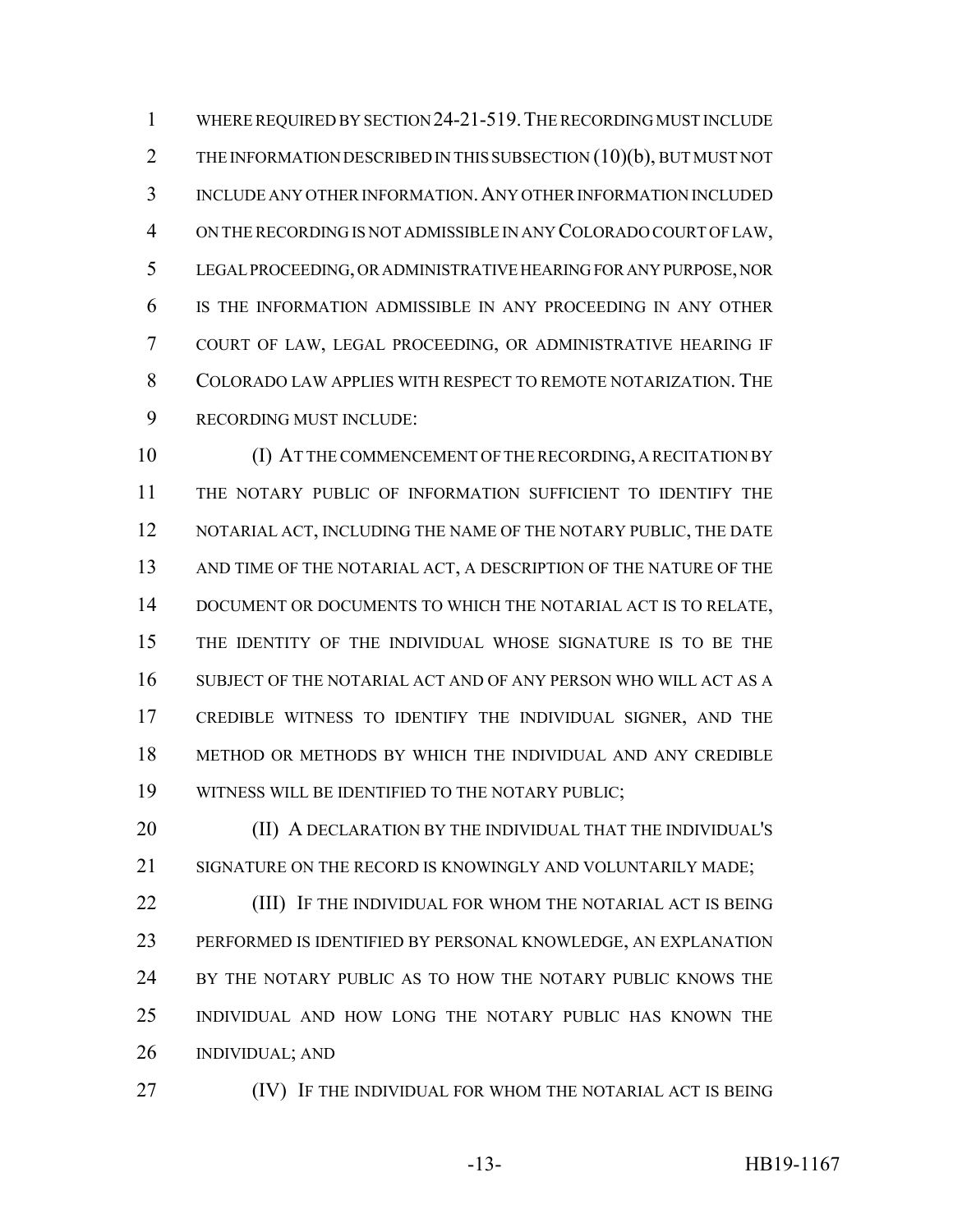PERFORMED IS IDENTIFIED BY A CREDIBLE WITNESS:

 (A) A STATEMENT BY THE NOTARY PUBLIC AS TO HOW THE NOTARY PUBLIC KNOWS THE CREDIBLE WITNESS AND HOW LONG THE NOTARY PUBLIC HAS KNOWN THE CREDIBLE WITNESS; AND

 (B) AN EXPLANATION BY THE CREDIBLE WITNESS AS TO HOW THE CREDIBLE WITNESS KNOWS THE INDIVIDUAL AND HOW LONG THE CREDIBLE WITNESS HAS KNOWN THE INDIVIDUAL.

**(c)** THE PROVISIONS OF SECTION 24-21-519 THAT RELATE TO THE SECURITY, INSPECTION, COPYING, AND RETENTION AND DISPOSITION OF A NOTARY PUBLIC'S JOURNAL APPLY EQUALLY TO THE SECURITY, INSPECTION, COPYING, AND RETENTION AND DISPOSITION OF AUDIO-VIDEO RECORDINGS ALLOWED BY THIS SECTION.

 (11) REGARDLESS OF THE PHYSICAL LOCATION OF THE INDIVIDUAL 14 AT THE TIME OF THE NOTARIAL ACT, THE VALIDITY OF A REMOTE NOTARIZATION PERFORMED BY A NOTARY IN THIS STATE IS GOVERNED BY THE LAWS OF THIS STATE, INCLUDING ANY RULES ADOPTED BY THE 17 SECRETARY OF STATE PURSUANT TO THIS PART 5.

 (12) BY ALLOWING ITS AUDIO-VIDEO COMMUNICATION OR IDENTITY PROOFING TECHNOLOGY TO FACILITATE A NOTARIAL ACT FOR A REMOTELY LOCATED INDIVIDUAL OR BY PROVIDING STORAGE OF THE AUDIO-VISUAL RECORDING CREATED UNDER SUBSECTION (10) OF THIS 22 SECTION, A REMOTE NOTARIZATION SYSTEM OR OTHER PROVIDER OF THE TECHNOLOGY OR STORAGE APPOINTS THE SECRETARY OF STATE AS THE PROVIDER'S AGENT FOR SERVICE OF PROCESS IN ANY CIVIL ACTION IN THIS STATE RELATED TO THE NOTARIAL ACT.

 **SECTION 4.** In Colorado Revised Statutes, 24-21-515, **amend** 27 (3)(a), (3)(d), and (4) as follows: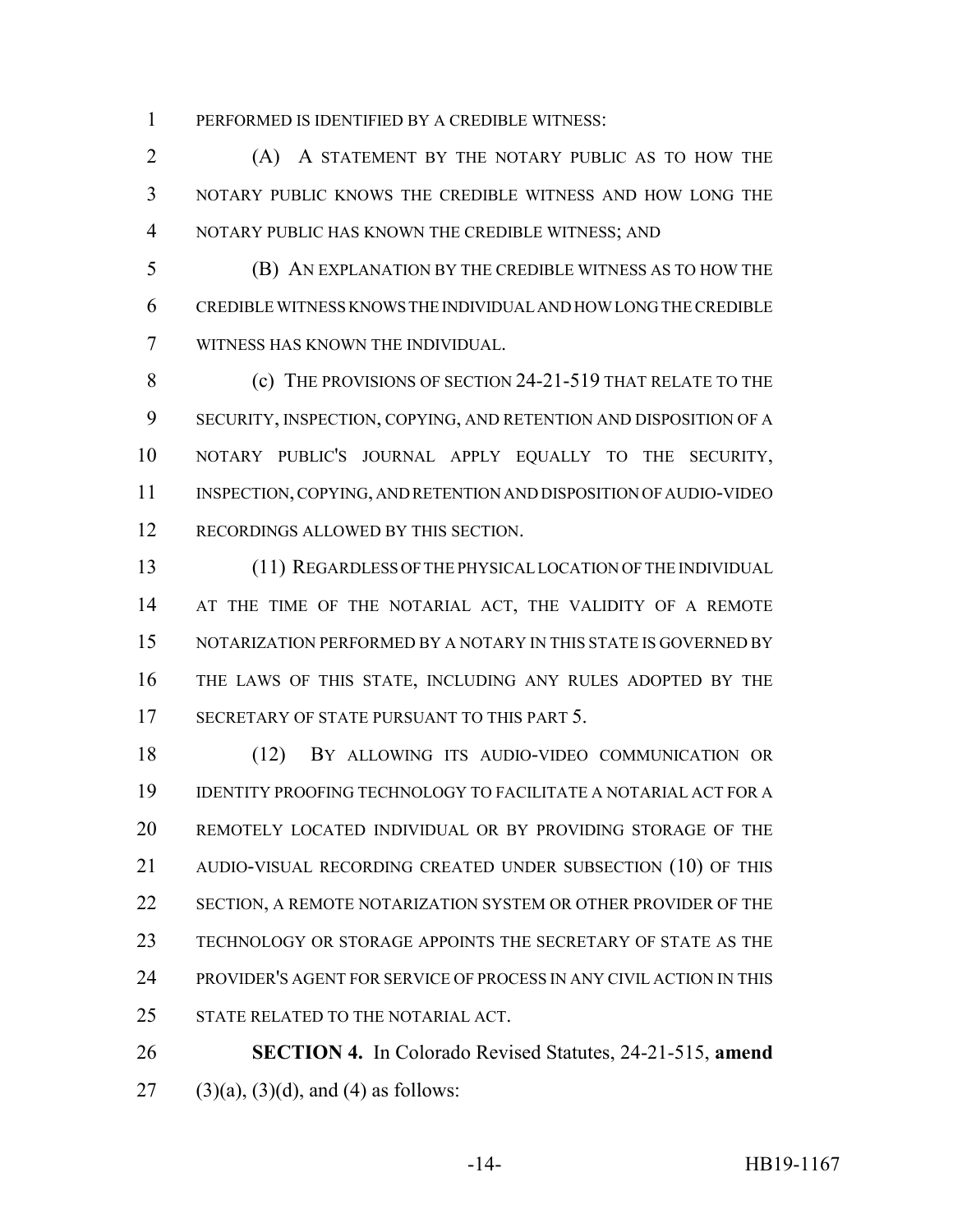**24-21-515. Certificate of notarial act.** (3) A certificate of a 2 notarial act is sufficient if it meets the requirements of subsections (1) and (2) of this section and:

 (a) Is in a short form set forth in section 24-21-516 OR, IF APPLICABLE, SECTION 24-21-514.5;

 (d) Sets forth the actions of the notarial officer and the actions THAT are sufficient to meet the requirements of the notarial act as provided in sections 24-21-505, 24-21-506, and 24-21-507 AND, IF APPLICABLE, SECTION 24-21-514.5 or law of this state other than this part 5.

 (4) By executing a certificate of a notarial act, a notarial officer certifies that the officer has complied with the requirements and made the determinations specified in sections 24-21-504, 24-21-505, and 24-21-506 AND, IF APPLICABLE, SECTION 24-21-514.5.

 **SECTION 5.** In Colorado Revised Statutes, 24-21-519, **amend** (2) as follows:

 **24-21-519. Journal.** (2) (a) A journal may be created on a tangible medium or in an electronic format. If a journal is maintained on a tangible medium, it must be a permanent, bound register with numbered pages. If a journal is maintained in an electronic format, it must be in a permanent, tamper-evident electronic format complying with the rules of the secretary of state.

**(b) A NOTARY PUBLIC WHO PERFORMS A REMOTE NOTARIZATION**  SHALL MAINTAIN A JOURNAL IN AN ELECTRONIC FORMAT WITH REGARD TO EACH REMOTE NOTARIZATION. THE JOURNAL MUST INCLUDE THE ELECTRONIC SIGNATURE OF THE INDIVIDUAL FOR EACH REMOTE NOTARIZATION.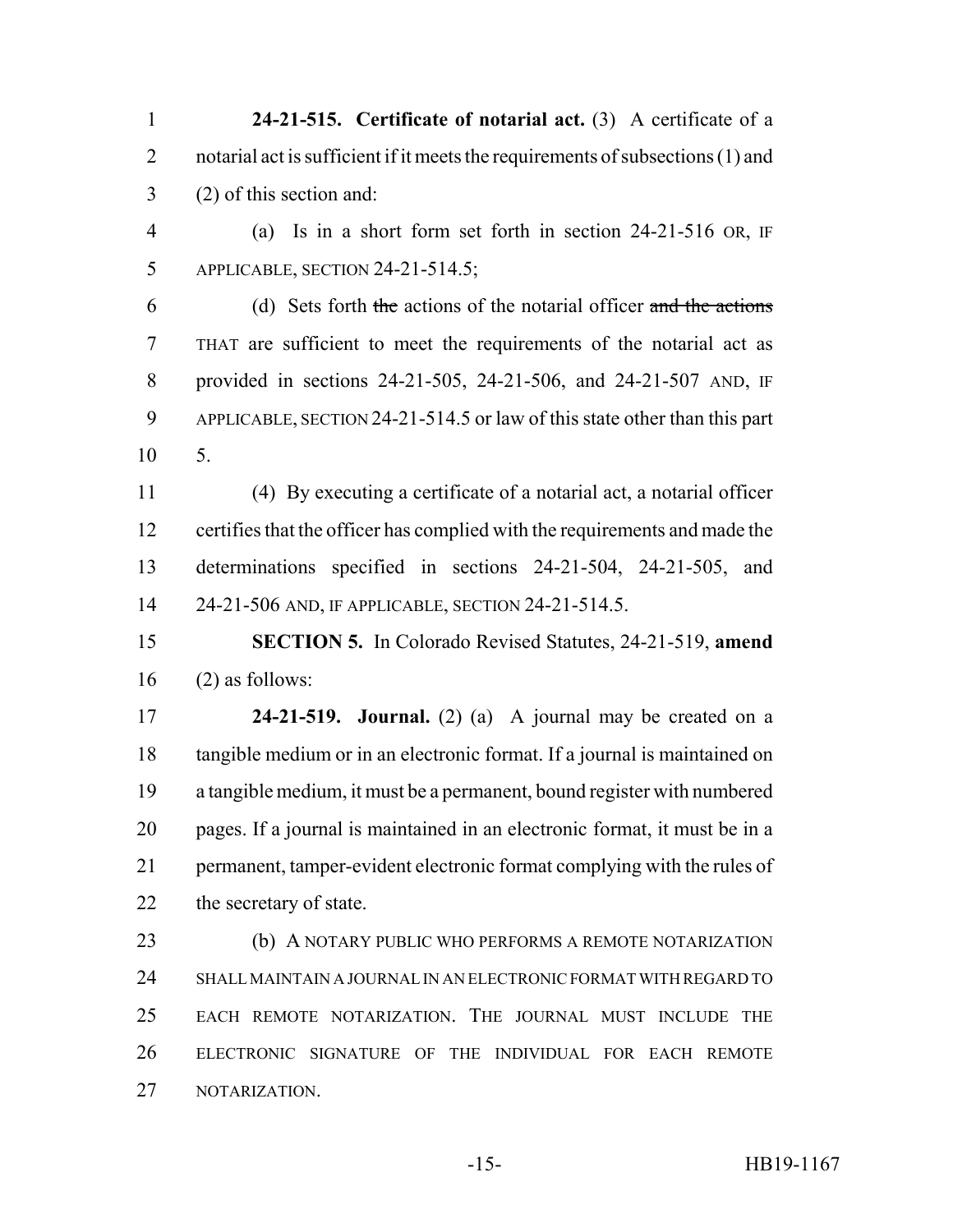**SECTION 6.** In Colorado Revised Statutes, 24-21-525, **add** (8) as follows:

 **24-21-525. Prohibited acts.** (8) (a) NEITHER A NOTARY PUBLIC NOR A REMOTE NOTARIZATION SYSTEM OR OTHER PROVIDER OF AN AUDIO-VIDEO COMMUNICATION TECHNOLOGY, IDENTITY PROOFING TECHNOLOGY, OR STORAGE OF AN AUDIO-VISUAL RECORDING CREATED UNDER SECTION 24-21-514.5 (10) SHALL SELL, OFFER FOR SALE, USE, OR TRANSFER FOR USE ANY PERSONAL INFORMATION COLLECTED IN THE COURSE OF PERFORMING A NOTARIAL ACT FOR ANY PURPOSE OTHER THAN: 10 (I) COMPLETING THE NOTARIAL ACT; OR

 (II) AS NECESSARY TO EFFECT, ADMINISTER, ENFORCE, SERVICE, OR PROCESS THE TRANSACTION FOR WHICH THE INFORMATION WAS PROVIDED.

 (b) THE PROHIBITION ESTABLISHED IN SUBSECTION (8)(a) OF THIS SECTION DOES NOT APPLY WHEN THE NOTARY PUBLIC OR THE PROVIDER IS: (I) COMPLYING WITH A REQUEST FROM A REGULATORY AGENCY OR SUPERVISORY AGENCY OR WHEN RESPONDING TO A LAWFUL SUBPOENA OR COURT ORDER; OR

 (II) CAUSING A BUSINESS DIVESTITURE, SALE, MERGER, OR ACQUISITION OF ITS BUSINESS INTERESTS WITH ANOTHER PERSON AS PERMITTED UNDER APPLICABLE FEDERAL OR STATE LAW WHEREBY THE PERSONAL INFORMATION IS BEING TRANSFERRED TO ANOTHER PERSON IN THE DUE COURSE OF THE DIVESTITURE, SALE, MERGER, OR ACQUISITION. **SECTION 7.** In Colorado Revised Statutes, 24-21-527, **amend** 25 (1)(e); and **add** (1)(g) and (1)(h) as follows:

 **24-21-527. Rules.** (1) The secretary of state may adopt rules to implement this part 5 in accordance with article 4 of this title 24. Rules